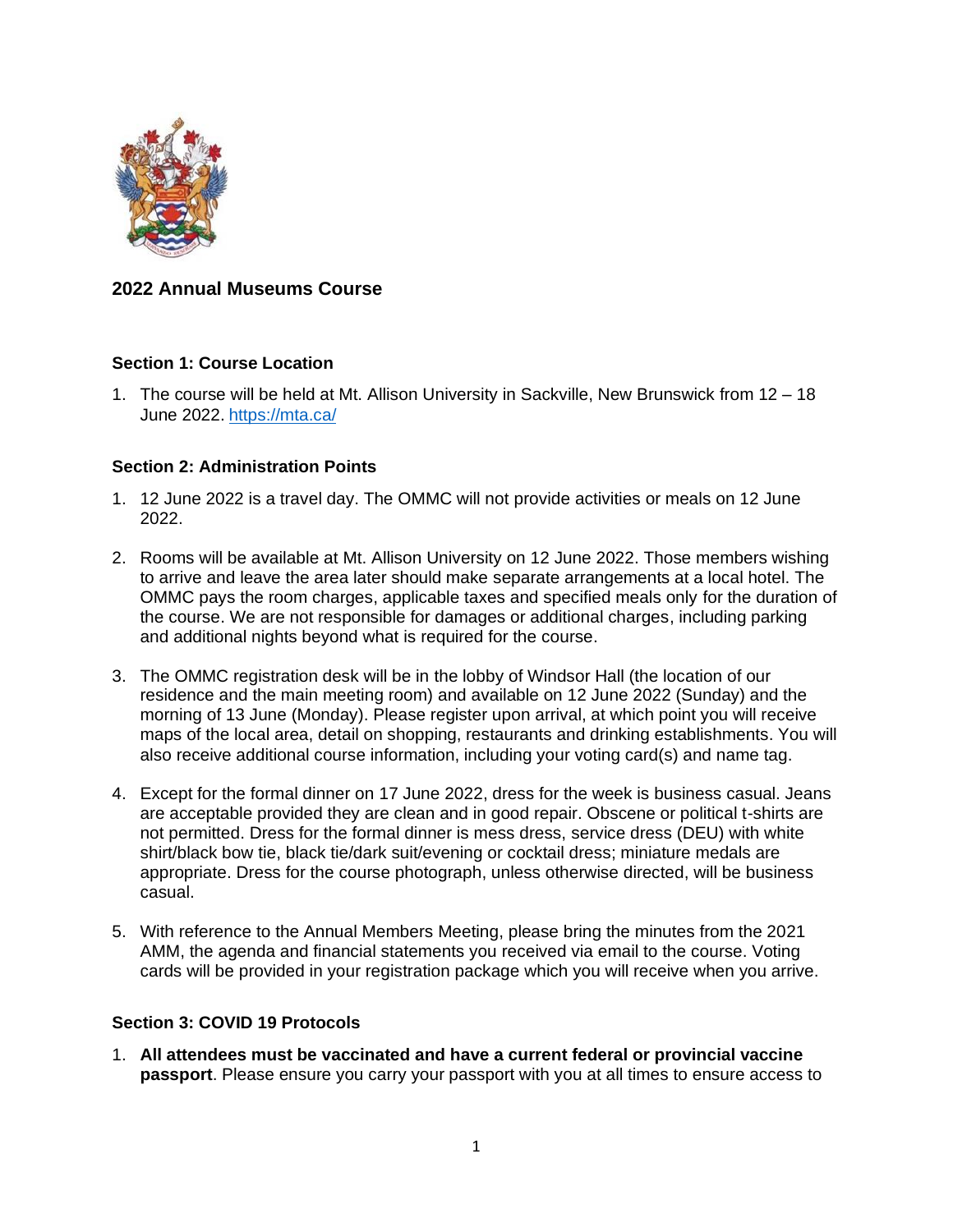venues. **Exceptions** to Mt. Allison University COVID regulations may be made for individuals with a documented exemption from a licensed medical doctor.

- 2. Be aware that attendees must meet federal travel regulations as well as New Brunswick health orders and Mt. Allison COVID regulations. As the pandemic is a constantly evolving situation for us all, it is up to individual attendees to ensure they meet the various levels of regulations and health orders. **Please be prepared to provide proof of vaccination and identification at the NB/NS border on Thursday.**
- 3. The OMMC will have a **limited** supply of masks, hand sanitizer and Rapid Allergen Tests on hand. If you are concerned about transmission, please ensure you bring your own supply of PPE and tests.
- 4. **Mt. Allison requires the wearing the masks while you are indoors (with the exception of eating and being in your own room).**

# **Section 4: Transportation and Parking**

- 1. All travel expenses are the responsibility of the attendee. We highly **recommend obtaining travel/flight insurance** in case COVID rears its ugly head again.
- 2. Road conditions are generally excellent in New Brunswick. Parking is available at Mt. Allison University at no charge, but it is on a first come; first served basis. The best parking lot in terms of location is P7 (indicated on the campus map).
- 3. Air Canada and WestJet operate through Greater Moncton Romeo LeBlanc International Airport. Travel between the Airport and Mt. Allison must be arranged by the attendee – Maritime Bus<https://maritimebus.com/> offers bus transportation, but must be booked at least 3 hours in advance. A ticket for the approximately 25 minute trip is under \$15.00. Taxi service is available; the estimated cost one way is \$80.00.

# **Section 5: Accommodation and Meeting/Event Spaces**

- 1. Everything within Mt. Allison is within comfortable walking distance (please see attached map). Our residence is Windsor Hall (building #24 on the map); the dining hall is Jennings Dining Hall (building #25 on the map)
- 2. Our main meeting space is the Windsor Grand Room (building #24 on the campus map). This large, brightly lit space has the ability for virtual presentations using three screens and audience facing cameras.
- 3. Our meet and greet breakfast will be catered in the Windsor Grand Room, while the majority of the remainder of our meals will occur in a **reserved space** in Jennings Dining Hall. The use of the Dining Hall will allow attendees to choose from a variety of meal options. The formal dinner will be held in Tweedie Hall at Mt. Allison University.
- 4. Linens (bedding, towels) are provided in residences, as are hotel sized shampoo, conditioner and soap. A limited number of hangers are available in each room and additional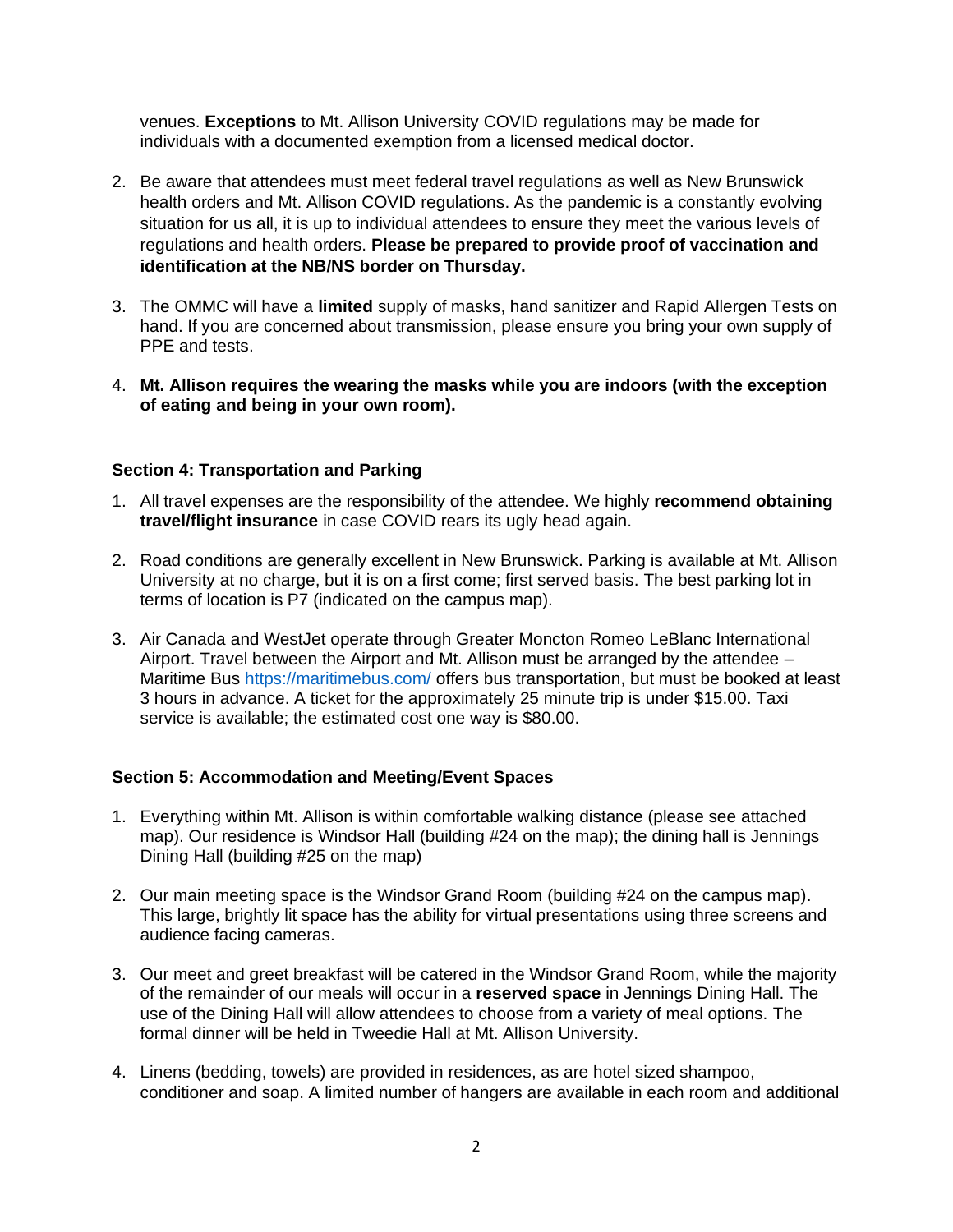blankets, irons and ironing boards are available in limited quantities from the front desk. As always please return the irons and boards immediately after use, as others will be waiting to use them.

5. There are two types of residence rooms: private (bedroom and bath) and shared (two bedrooms with a jack and jill bath between). Mt Allison has only 42 private rooms, so we are asking for members to provide the name of a preferred roommate to Sandra Johnson-Penney at cmemcurator@gmail.com. Room assignments will be at the discretion of the Course Director. If you require a private room for medical or other reasons, please let us know.

# **Section 6: Amenities, Shops and Restaurants**

- 1. While Sackville is a small town, it has a wealth of restaurant to choose from Goya's Pizza, Bagtown Brewing Company, Mel's Tea Room, Cackling Goose Market (gluten free bakery), Holan Kitchen (Asian), Nabi Sushi, and Joey's Pizza, Bar and Grill. As you can expect 100 people can easily overwhelm small restaurants, so it would be advisable to make reservations for the Thursday "on your own" dinner. You may want to consider broadening your horizons and head to Moncton and other cities, towns and villages.
- 2. There are groceries and pharmacies in Sackville. The area is also host to a number of artisans, art galleries and studios.
- 3. An ATM is located in Tweedie Hall on campus and at various locations within the town. Please note that there will be a cash bar at the Formal Dinner.

#### **Section 7: Emergency Services**

1. Sackville Memorial Hospital is an acute care community facility located in the town of Sackville. It provides Emergency services Monday to Sunday from 8 am to 4 pm and has 21 family practice beds. It is located at 8 Main Street, Sackville. **Call 911 in case of emergency.**

#### **Section 8: Course Photograph and Certificate**

- 1. The course photograph will be taken at Forts Beauséjour/Cumberland.
- 2. In an effort to be carbon friendly and to reduce our costs, we will be sending out the course photograph and certificate electronically. You can still receive the photograph and certificate in hard copy if you choose. A sign-up sheet will be available during registration, and on Tuesday, Wednesday and Saturday in the Windsor Grand meeting room. Please indicate your choice of receipt on that sign-up sheet.

# **Section 9: Climate and Off-site Visits**

1. Remember that Sackville is on the Bay of Fundy and is subject to cool and unpredictable weather in June. The daily temperature in June is 10 to 20 degrees. Night time lows can drop to or below freezing. Rainy days average 13 in June and are usually cool. Unseasonable high temperatures can exceed 30 degrees.